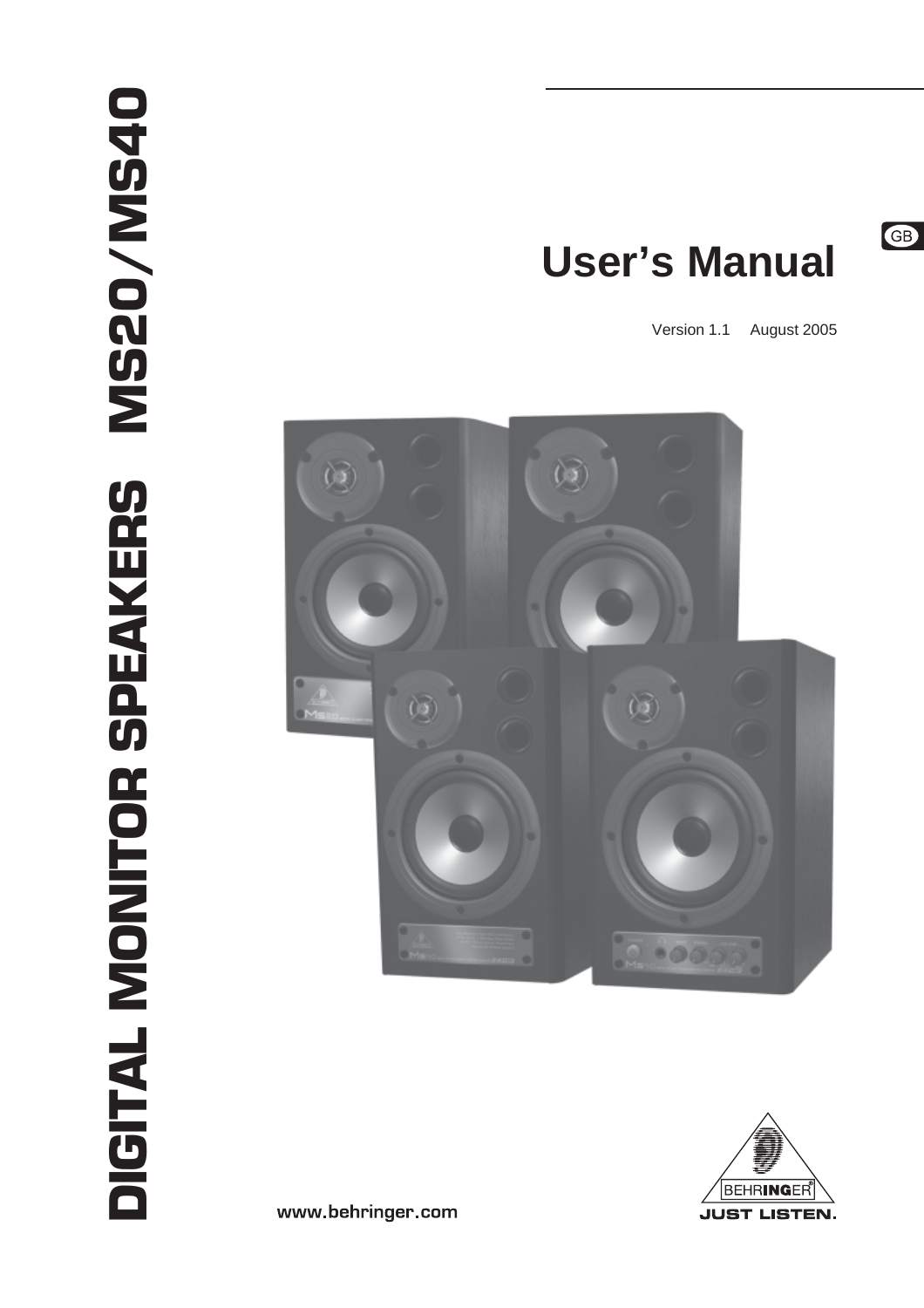### **IMPORTANT SAFETY INSTRUCTIONS**



**CAUTION:** To reduce the risk of electric shock, do not remove the top cover (or the rear section). No user serviceable parts inside; refer servicing to qualified personnel.

**WARNING:** To reduce the risk of fire or electric shock, do not expose this appliance to rain and moisture. The apparatus shall not be exposed to dripping or splashing and no objects filled with liquids, such as vases, shall be placed on the apparatus.



This symbol, wherever it appears, alerts you to the presence of uninsulated dangerous voltage inside the enclosure—voltage that may be sufficient to constitute a risk of shock.



This symbol, wherever it appears, alerts you to important operating and maintenance instructions in the accompanying literature. Please read the manual.

### **WARNING**

THIS EQUIPMENT IS CAPABLE OF DELIVERING SOUND **PRESSURE LEVELS IN EXCESS<br>
OF 90 dB, WHICH** MAY CAUSE PERMANENT **HEARING DAMAGE.** 

### **DETAILED SAFETY INSTRUCTIONS:**

- **1) Read these instructions.**
- **2) Keep these instructions.**
- **3) Heed all warnings.**
- **4) Follow all instructions.**
- **5) Do not use this apparatus near water.**
- **6) Clean only with dry cloth.**

**7) Do not block any ventilation openings. Install in accordance with the manufacturer's instructions.**

**8) Do not install near any heat sources such as radiators, heat registers, stoves, or other apparatus (including amplifiers) that produce heat.**

**9) Do not defeat the safety purpose of the polarized or grounding-type plug. A polarized plug has two blades with one wider than the other. A grounding type plug has two blades and a third grounding prong. The wide blade or the third prong are provided for your safety. If the provided plug does not fit into your outlet, consult an electrician for replacement of the obsolete outlet.**

**10) Protect the power cord from being walked on or pinched particularly at plugs, convenience receptacles, and the point where they exit from the apparatus.**

**11) Only use attachments/accessories specified by the manufacturer.**

**12) Use only with the cart, stand, tripod, bracket, or table specified by the manufacturer, or sold with the apparatus. When a cart is used, use caution when moving the cart/apparatus combination to avoid injury from tipping over.**



**13) Unplug this apparatus during lightning storms or when unused for long periods of time.**

**14) Refer all servicing to qualified service personnel. Servicing is required when the apparatus has been damaged in any way, such as power supply cord or plug is damaged, liquid has been spilled or objects have fallen into the apparatus, the apparatus has been exposed to rain or moisture, does not operate normally, or has been dropped.**

**15) CAUTION - These service instructions are for use by qualified service personnel only. To reduce the risk of electric shock do not perform any servicing other than that contained in the operation instructions unless you are qualified to do so.**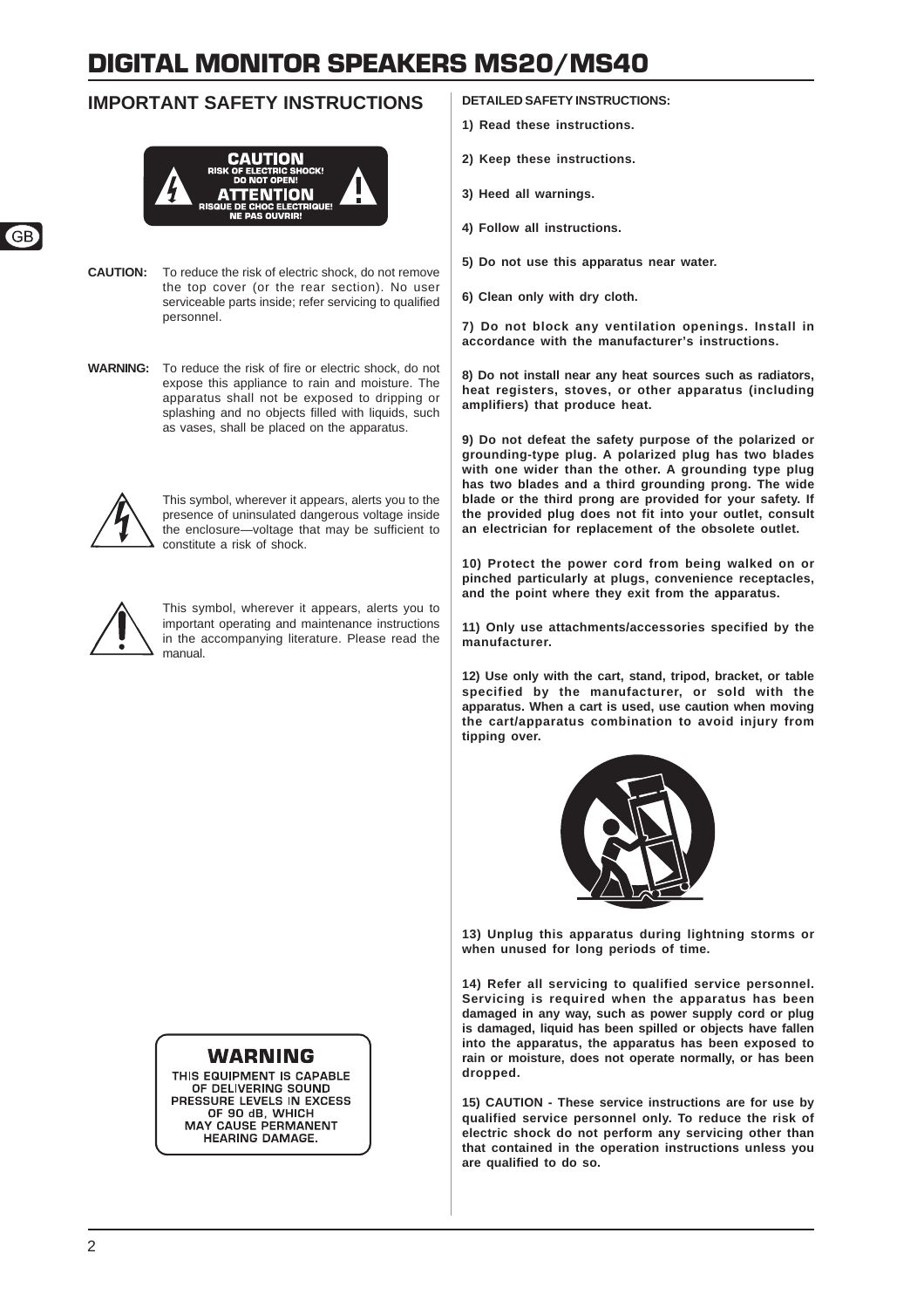### **FOREWORD**



Dear Customer,

welcome to the team of BEHRINGER users, and thank you very much for expressing your confidence in us by purchasing this studio monitor.

Writing this foreword for you gives me great pleasure, because it represents the culmination of many months of hard work delivered by our engineering team to achieve a very ambitious goal: to present a pair of outstanding digital monitor speakers. whose excellent sound

and vast connection options makes them ideal for use in every computer studio. The task of designing our new DIGITAL MONITOR SPEAKERS certainly meant a great deal of responsibility, which we assumed by focusing on you, the discerning user and musician. Meeting your expectations also meant a lot of work and night shifts. But it was fun, too. Developing a product usually brings a lot of people together, and what a great feeling it is when all who participated in such a project can be proud of what they've achieved.

It is our philosophy to share our enjoyment with you, because you are the most important member of the BEHRINGER team. With your highly competent suggestions for new products you've made a significant contribution to shaping our company and making it successful. In return, we guarantee you uncompromising quality as well as excellent technical and audio properties at an extremely reasonable price. All of this will enable you to give free rein to your creativity without being hampered by budget constraints.

We are often asked how we manage to produce such highquality devices at such unbelievably low prices. The answer is quite simple: it's you, our customers! Many satisfied customers mean large sales volumes enabling us to get better purchasing terms for components, etc. Isn't it only fair to pass this benefit on to you? Because we know that your success is our success too!

I would like to thank all of you who have made the MS20 and MS40 possible. You have all made your own personal contributions, from the developers to the many other employees at this company, and to you, the BEHRINGER user.

My friends, it's been worth the effort!

Thank you very much,

 $\mu$  for

### **1. INTRODUCTION**

Thank you very much for expressing your confidence in us by purchasing the BEHRINGER DIGITAL MONITOR SPEAKERS MS20/MS40. The MS20/MS40 are active loudspeakers that reproduce your music with highest fidelity and balance. Due to their flexible connection options, the MS20/MS40 can be used in a variety of applications, such as computer studios and audio or multimedia workstations. You can also use them to monitor your keyboards and playback.

Two digital inputs plus two stereo analog inputs enable you to connect a broad range of sound sources and mix two of them within the loudspeakers. Additionally, we have equipped the MS20/MS40 with a headphone connector. The speakers are magnetically shielded, so you can use them near computer monitors.

 **This User's Manual is intended to familiarize you with the unit's control elements, so that you can master all the functions. After having thoroughly read the user's manual, store it at a safe place for future reference.**

### **1.1 Before getting started**

### **1.1.1 Shipment**

Your MS20/MS40 speakers were carefully packed at the assembly plant to assure secure transport. If the cardboard box is damaged, please inspect the equipment immediately for any signs of physical damage.

- **NEVER send damaged units directly to BEHRINGER. Please, immediately notify the dealer from whom you acquired the unit and the transportation company that delivered the unit to you. Otherwise, all claims for replacement/repair may be rendered invalid.**
- **We recommend that you always use an appropriate carrying case when transporting your MS20/MS40 speakers to ensure their optimal protection.**
- **Always use the original packaging to avoid damage when shipping or storing the unit.**
- **Never let unsupervised children play with the MS20/MS40 or with its packaging.**
- **Please dispose of all packaging materials in an environmentally-friendly fashion.**

### **1.1.2 Initial operation**

Please make sure the unit is provided with sufficient ventilation, and never place the MS20/MS40 on top of an amplifier or in the vicinity of a heater to avoid the risk of overheating.

**Before plugging the unit into a power socket, please make sure that the voltage corresponds to the voltage stated on the label on the backside of your MS20/MS40.**

Power is delivered via the cable enclosed with the unit. All required safety precautions have been adhered to.

### Uli Behringer **ATTENTION!**

 **These monitor speakers are capable of producing extreme volumes. Please bear in mind that high sound pressures do not only temporarily damage your sense of hearing, they can also cause permanent damage. Be sure to select an appropriate volume level.**

 $G$ B

3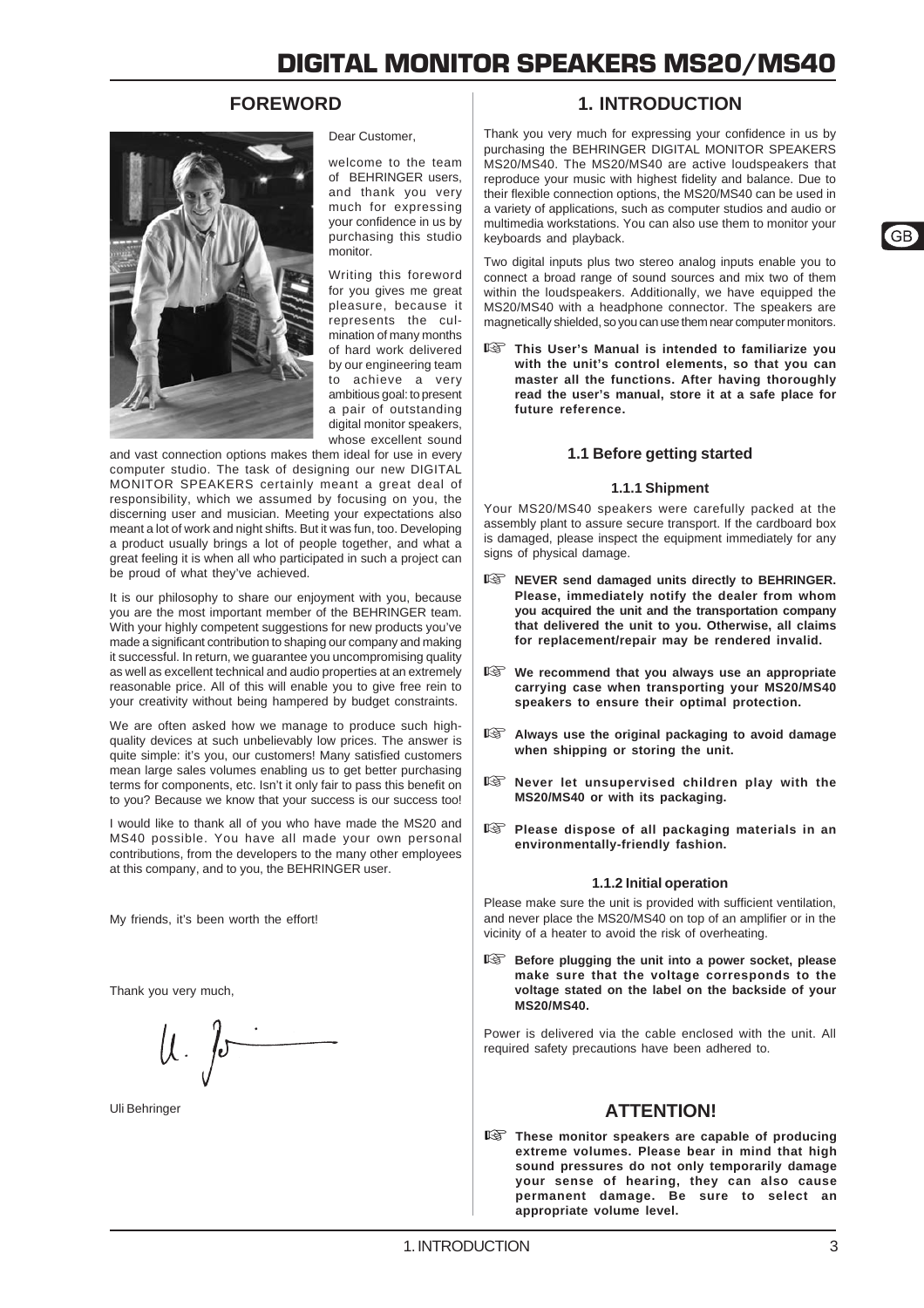### **1.1.3 Online registration**

Please, do remember to register your new BEHRINGER equipment right after your purchase by visiting www.behringer.com (or www.behringer.de) and kindly read the terms and conditions of our warranty carefully.

Should your BEHRINGER product malfunction, our goal is to have it repaired as quickly as possible. To arrange for warranty service, please contact the retailer from whom the equipment was purchased. Should your BEHRINGER dealer not be located in your vicinity, you may directly contact one of our subsidiaries. Corresponding contact information is included in the original equipment packaging (Global Contact Information/European Contact Information). Should your country not be listed, please contact the distributor nearest you. A list of distributors can be found in the support area of our website (www.behringer.com).

Registering your purchase and equipment with us helps us process your repair claims quicker and more efficiently.

Thank you for your cooperation!

### **2. CONTROL ELEMENTS AND CONNECTIONS**



*Fig. 2.1: Front panel elements (right loudspeaker)*

- Use the *POWER* switch to power up your MS20/MS40. The POWER switch should always be in the "Off" position when you are about to connect your unit to the mains.
- **Please note: The POWER switch does not fully disconnect the unit from the mains. To disconnect the unit from the mains, pull out the main cord plug or appliance coupler. Unplug the power cord when the unit is not used for prolonged periods of time.**
- **Monitor speakers should be the last device in the signal chain to be switched on and the first to be switched off. This way, you avoid speaker damage caused by loud crackling noises during turning other equipment in your studio on or off.**
- This LED lights up when power is switched on.
- Connect your headphones via the phones output (1/4" TRS) to monitor any of the input devices. The internal speakers are automatically muted when headphones are connected to the unit.
- *A BASS* control. Turn the bass control to adjust the bass level.
- *TREBLE* control. Turn the treble control to adjust the treble level.

Turn the *VOLUME* controls  $\boxed{6}$  and  $\boxed{7}$  to adjust the overall volume levels of the devices connected to your MS20/MS40:

- The *LINE 1 / DIGITAL* knob controls the volume level of the analog *LINE* 1  $\boxed{12}$  or the *DIGITAL* inputs  $\boxed{8}$  or  $\boxed{9}$ .
- **T** Turn *LINE* 2 control to adjust the volume level of *LINE 2* input  $\boxed{13}$ .

 **Attention: High volume levels may damage your hearing and/or your headphones. Please turn the VOLUME controls all the way to the left before powering up the unit. Be sure to always select an appropriate volume level.**



- Digital audio data can be fed in at the *OPTICAL* input.
- The MS40 also features a digital *COAXIAL* input connector.
- With this switch you can select the digital input (OPTICAL or COAXIAL).
- *SERIAL NUMBER*.
- Analog input *LINE 1* (1/8" TRS) allows you to connect stereo audio equipment such as CD/MD players.
- Use the analog input *LINE 2* (RCA) to connect your sound card, keyboard or expander.
- **You can play back various signals by using both stereo inputs simultaneously.**
- *TO LEFT SPEAKER* output connector. Connect both speakers by using the speaker cable included in this package. As soon as both speakers are properly connected, they will function as a stereo speaker system.
- A standard power socket is provided for connection to the mains. A matching power cable is included with the unit. Before you connect the unit to the power source make sure that the power switch is turned off and the volume controls are turned all the way to the left to avoid any damage to speakers or other devices.



*Fig. 2.3: Rear panel (left monitor)*

*FROM RIGHT SPEAKER* connector. Insert the speaker cable from the *TO LEFT SPEAKER* connector.

 $\overline{G}$ B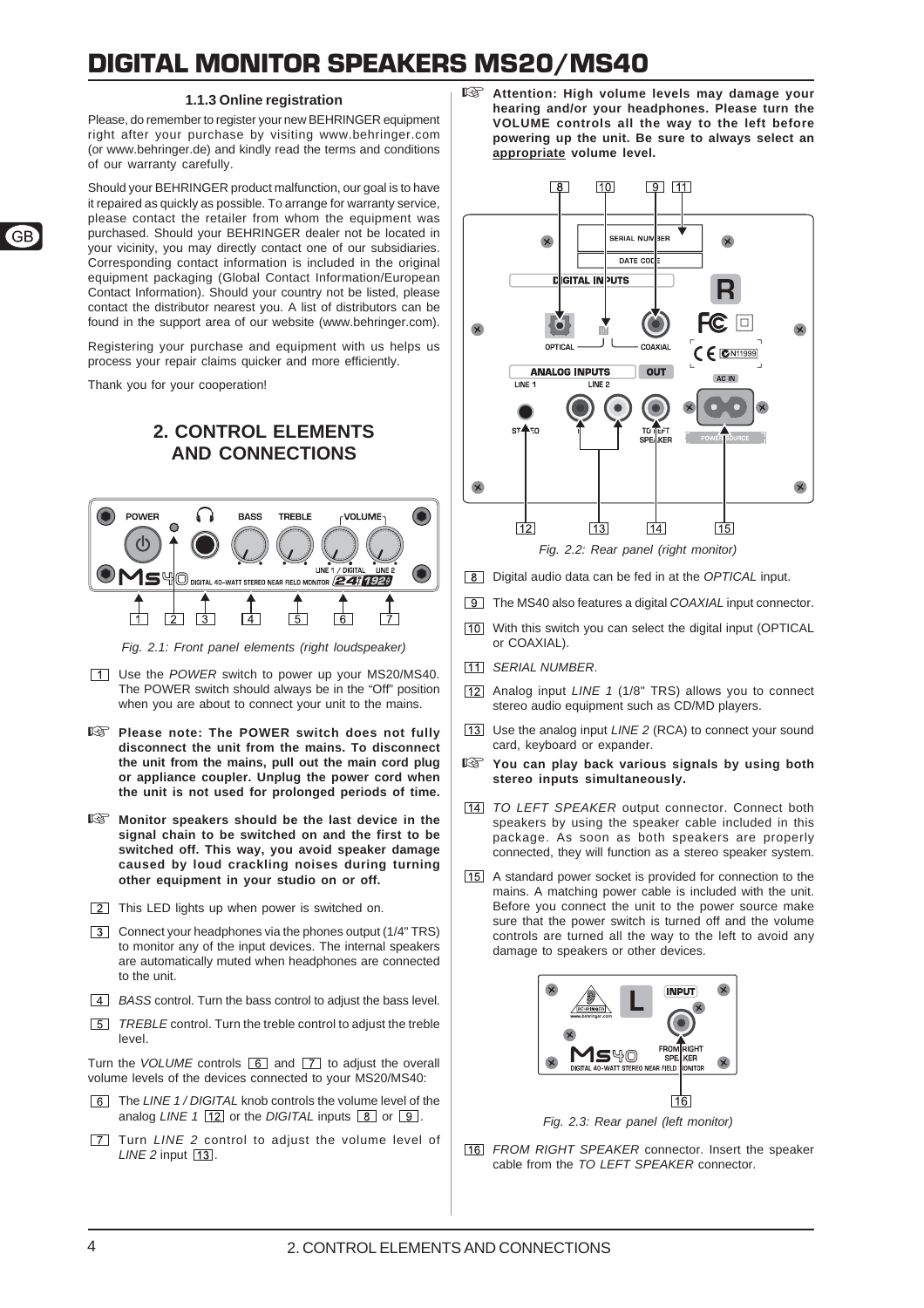### **3. WIRING**

The DIGITAL MONITOR SPEAKERS MS20/MS40 are designed to accommodate a variety of connector types for almost any situation you may encounter.

You will find all audio inputs on the right speaker. The left speaker only has one audio input which is fed from the right speaker.

#### **Be sure to mute the signal sources before you put the monitor speakers into operation.**



*Fig. 3.1: Computer/keyboard setup*

Begin by connecting the left speaker to the right speaker by wiring the attached speaker cable from connector  $\boxed{14}$  to connector  $\boxed{16}$  on the left speaker.

Connect the analog outputs of your mixer, keyboard or computer sound card to *LINE 1* input [12]. Connect a second piece of equipment to *LINE* 2 inputs [13].

If you own equipment with digital connectors—such as CD or MD players—simply connect them to the digital inputs  $\boxed{8}$  and **9.** Select the digital signal you want to monitor with the input selector switch  $\boxed{10}$ .

You can mix two input signals within the MS20/MS40 by using the volume controls  $\overline{6}$  and  $\overline{7}$ . This enables you to monitor two different sound sources simultaneously. The above wiring example shows how you can monitor your live keyboard performance to a playback coming from your MD player or digital audio workstation (computer).

The MS20/MS40 speakers are shielded, which allows you to place them near your computer monitor without causing interference or damage. However, do not place your MS20/MS40 speakers near power amps. Doing so will result in an induced hum in your speakers.

### **4. SPECIFICATIONS**

 $\varnothing$  92 mm (3 5/8"), 4  $\Omega$ 

2 RCA, impedance 20 kΩ

#### **Loudspeakers** MS20:

Tweeter  $\varnothing$  65 mm (2 1/2"), 8  $\Omega$ <br>Woofer  $\varnothing$  92 mm (3 5/8"). 4  $\Omega$ 

Tweeter  $\varnothing$  65 mm (2 1/2"), 8  $\Omega$ Woofer Ø 120 mm (4 3/4"), 4 Ω

**Audio inputs** Line 1 1/8" TRS stereo, impedance 20 kΩ<br>Line 2 2 RCA. impedance 20 kΩ

MS40:

**Digital inputs** Optical TOSLINK<br>Coaxial RCA

Converter

Coaxial RCA<br>Converter 24-bit Sample rate  $\leq 192$  kHz

### **System specifications**

MS20: Output power 2 x 10 W Frequency response 65 Hz to 25 kHz

 $MS40$ Output power 2 x 20 W

Frequency response 50 Hz to 25 kHz

### **Power supply**

Mains voltages USA/Canada 120 V~, 60 Hz Europe/U.K./Australia 230 V~, 50 Hz China 220 V~, 50 Hz Japan 100 V~, 50 - 60 Hz General export model  $120/230$  V $\approx$ , 50 - 60 Hz

Power consumption  $MS20$  80 W MS40: 90 W

#### **Physical**  $M$ S<sub>20</sub>:

Dimensions (H x W x D)

9 2/5" x 6" x 7 3/8" 239 mm x 154 mm x 187 mm Weight right: 8.14 lbs. (3.7 kg) left: 4.51 lbs. (2.05 kg)

### $MS40$

Dimensions (H x W x D)

11" x 6 4/5" x 9 5/8" 279 mm x 173 mm x 245 mm Weight right: 10.78 lbs. (4.9 kg) left: 7.04 lbs. (3.2 kg)

BEHRINGER is constantly striving to maintain the highest professional standards. As a result of these efforts, modifications may be made from time to time to existing products without prior notice. Specifications and appearance may differ from those listed or illustrated.